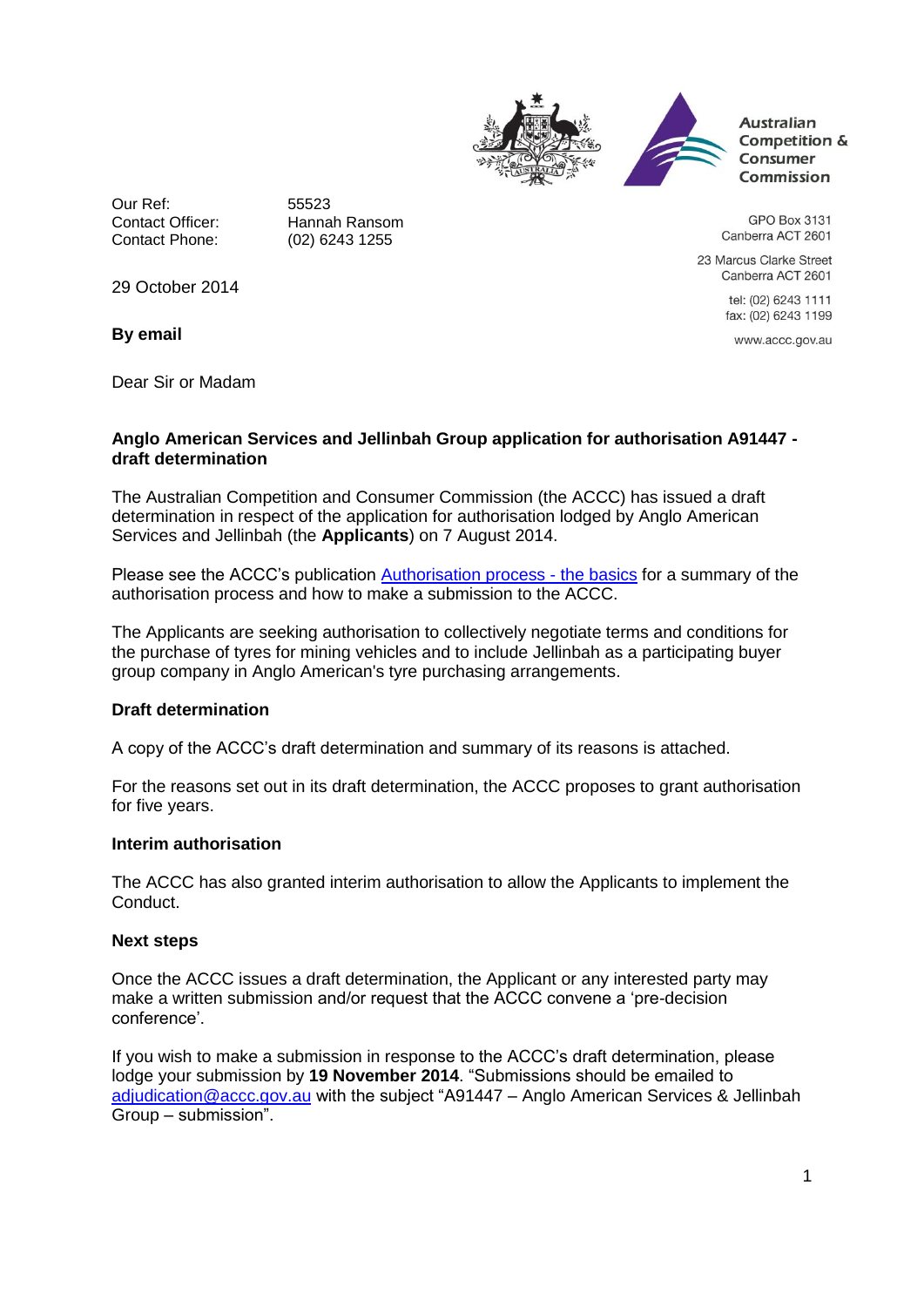A pre-decision conference provides the opportunity for interested parties to make oral submissions in relation to the draft determination. Conferences are conducted informally and while legal or professional advisers are able to attend they are not entitled to participate in the discussion.

If you wish the ACCC to hold a pre-decision conference in relation to the draft determination you must notify the ACCC in writing by **19 November 2014**.

The ACCC will consider any submissions it receives, including any oral submissions made should a pre-decision conference be called, and will then release a final determination in relation to these applications.

Submissions will be placed on the ACCC's public register subject to any request for exclusion. Please see the ACCC's publication [Guidelines for excluding information from the](http://www.accc.gov.au/publications/guidelines-for-excluding-information-from-the-public-register-for-authorisation-and-notification-processes)  [public register.](http://www.accc.gov.au/publications/guidelines-for-excluding-information-from-the-public-register-for-authorisation-and-notification-processes)

#### **Timetable**

The ACCC will continue to progress its assessment of the application in a timely manner. An updated indicative timetable is set out below for your information.

| Indicative date | Stage in assessment process                                                       |
|-----------------|-----------------------------------------------------------------------------------|
| 8 August 2014   | Lodgement of application and supporting submission.                               |
| October 2014    | ACCC decision regarding interim authorisation; draft<br>determination issued.     |
| November 2014   | Public consultation on draft determination including<br>any conference if called. |
| December 2014   | Final determination.                                                              |

This letter has been placed on the ACCC's public register. If you wish to discuss any aspect of this matter please do not hesitate to contact Hannah Ransom on (02) 6243 1255 or [adjudication@accc.gov.au.](mailto:adjudication@accc.gov.au)

Yours sincerely

Dallateich

David Hatfield **Director** Adjudication Branch